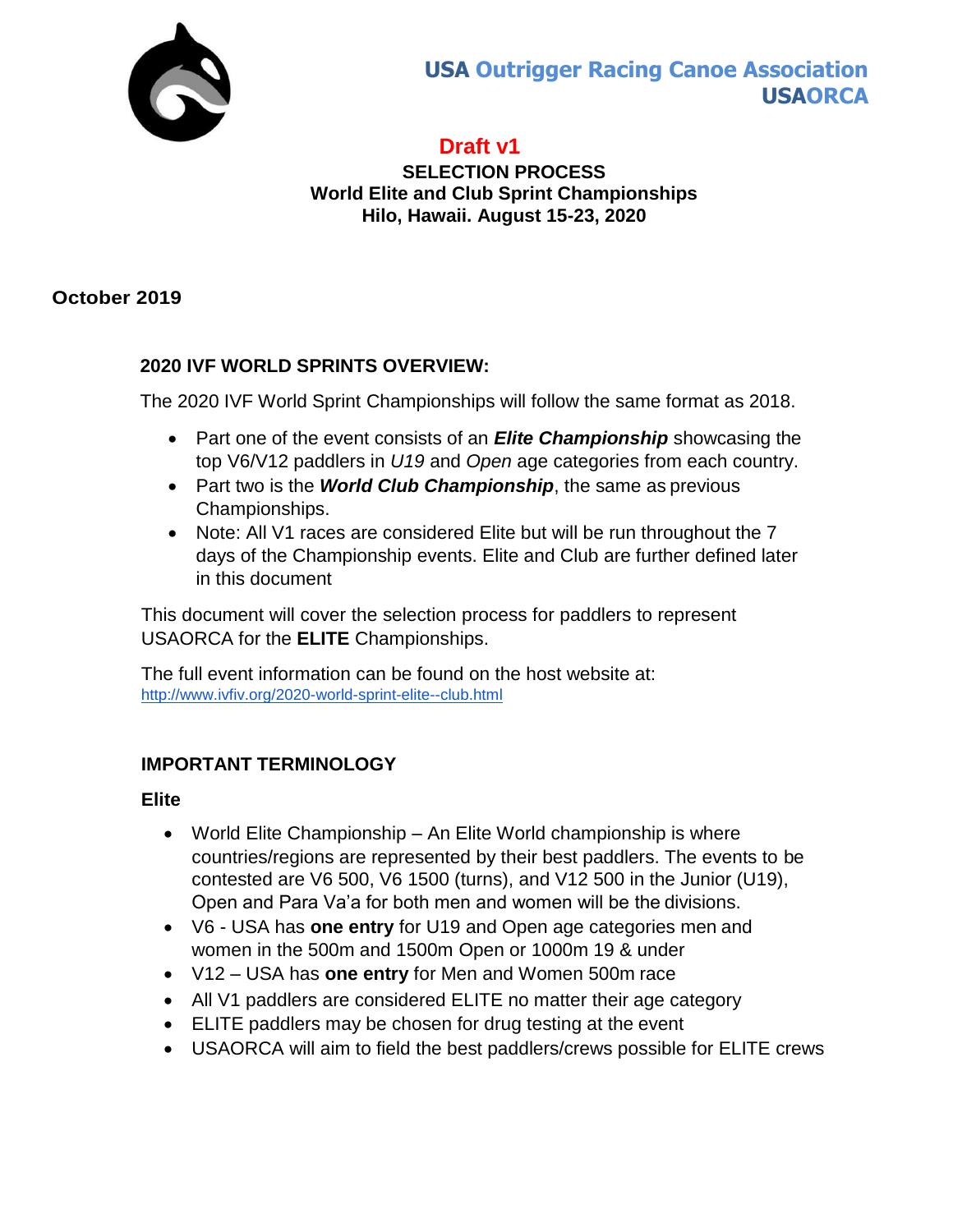

**Club**

 World Club Championship - A club championship – Club teams from a country will compete against other club teams for the title of "Club Champion". Paddlers participating in the Elite competition will be allowed to join their club crew but are limited to 3 elite members per V6 entry or 6 elite members per V12 entry. V1 paddlers will not be considered in the quota for club teams. (Suggested process for V6 CLUB entries is pending)

For background on the set up of the World Sprints event and the particulars around Elite and Club - please look at the IVF Race Rules. [http://www.ivfiv.org/uploads/2/5/3/8/25381158/race\\_rules\\_sprint\\_rev\\_2018.pdf](http://www.ivfiv.org/uploads/2/5/3/8/25381158/race_rules_sprint_rev_2018.pdf)

## **SELECTION PROCESS OBJECTIVES:**

- To provide all paddlers with a fair and equitable opportunity to make TEAM USAORCA for the 2020 World Elite and Club Crew Championships in Hilo.
- To build the strongest and most cohesive TEAM USAORCA for 2020
- To develop a process that is inclusive and fosters paddler interest in making TEAM USAORCA for 2020

## **IMPORTANT:**

- [All paddlers must have a current IVF Association](http://www.ivfiv.org/uploads/2/5/3/8/25381158/race_rules_sprint_rev_2018.pdf) membership, i.e., paddlers must have a current membership with their respective club within a member association of USAORCA. They must reside (or have 6 months residency) in the mainland USA.
- All paddlers wishing to compete at the 2020 World Elite and Club Crew Championships in Hilo are strongly encouraged to time trial at the selection trials. Paddlers not attending may be added as fill-ins if required.
- Any paddlers not able to attend due to health/injury reasons may request an exemption to be reviewed by USAORCA's IVF committee.
- All paddlers intending to compete for a V1 **ELITE** entry must submit a time trial.
- Elite V1 Trials should be done on a recognized rowing course, 500meters with lane designations.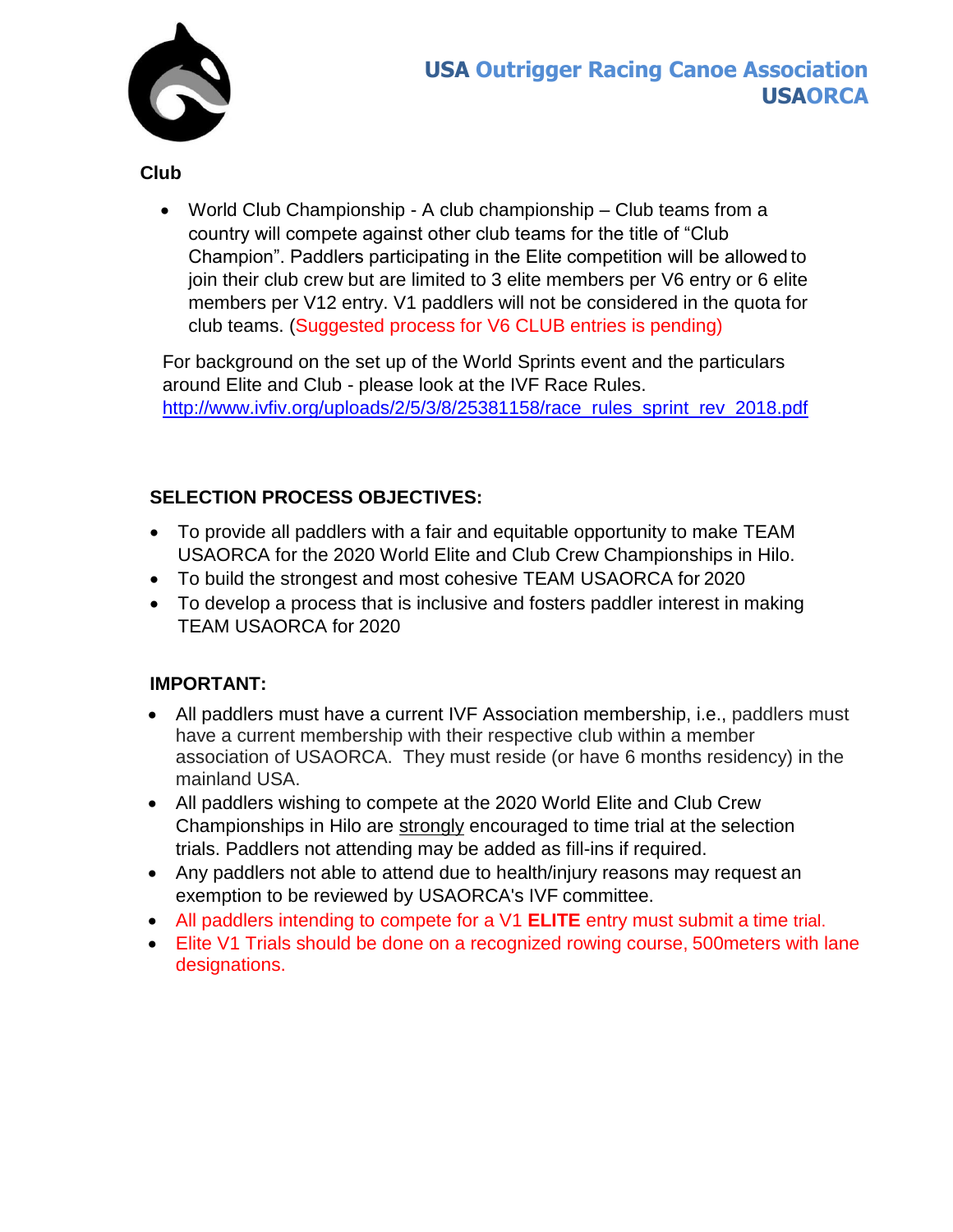

## **KEY Information:**

| DATE:                                             | FOR:                                                                                                                                                                                                                                                                                                                                                                                                                                                                                                                                                                                                                                                                                                                                                                                                                                                                                      |  |  |
|---------------------------------------------------|-------------------------------------------------------------------------------------------------------------------------------------------------------------------------------------------------------------------------------------------------------------------------------------------------------------------------------------------------------------------------------------------------------------------------------------------------------------------------------------------------------------------------------------------------------------------------------------------------------------------------------------------------------------------------------------------------------------------------------------------------------------------------------------------------------------------------------------------------------------------------------------------|--|--|
| <b>NCOCA no later</b><br>than Dec 15              | West Coast V1 time trails for Elite; and free agent OC1<br>time trails                                                                                                                                                                                                                                                                                                                                                                                                                                                                                                                                                                                                                                                                                                                                                                                                                    |  |  |
| $PNW - Dec 8$                                     |                                                                                                                                                                                                                                                                                                                                                                                                                                                                                                                                                                                                                                                                                                                                                                                                                                                                                           |  |  |
| Submit by Dec 16                                  | East Coast V1 time trails for Elite; and free agent OC1 time<br>trials                                                                                                                                                                                                                                                                                                                                                                                                                                                                                                                                                                                                                                                                                                                                                                                                                    |  |  |
| November 6                                        | Application for any unclaimed V1 spots due<br>$\bullet$                                                                                                                                                                                                                                                                                                                                                                                                                                                                                                                                                                                                                                                                                                                                                                                                                                   |  |  |
| December 30                                       | Posting of all TEAM crews, Elite and Club<br>$\bullet$                                                                                                                                                                                                                                                                                                                                                                                                                                                                                                                                                                                                                                                                                                                                                                                                                                    |  |  |
| December 30                                       | Confirm if you are planning on competing in Hilo.<br>$\bullet$                                                                                                                                                                                                                                                                                                                                                                                                                                                                                                                                                                                                                                                                                                                                                                                                                            |  |  |
| January 15,<br>2020                               | A \$200 Non-refundable deposit is due by each paddler to<br>$\bullet$<br>cover the intent to compete registration with IVF, and the<br><b>TEAM uniform package</b>                                                                                                                                                                                                                                                                                                                                                                                                                                                                                                                                                                                                                                                                                                                        |  |  |
| <b>TBD</b>                                        | <b>Training Camp Dates to be announced for Elite</b><br>$\bullet$                                                                                                                                                                                                                                                                                                                                                                                                                                                                                                                                                                                                                                                                                                                                                                                                                         |  |  |
| Specifications<br>for Elite Time<br><b>Trials</b> | All paddlers submitting a V1 time trial must run their trial on controlled 500<br>$\bullet$<br>meter flat water course, rowing sites are preferred if available.<br>• All paddlers must submit a video that shows the length and width of their<br>boat also without any foot brace etc. in their craft.<br>All paddlers must submit the year, make, model, and weight of their canoe.<br>$\bullet$<br>All paddlers must submit a video of their V1 time trial demonstrating<br>they have remained in their designated lane during 500m trial<br>All paddlers must submit 2 times of their trial from 2 separate timers (one a<br>$\bullet$<br>friend/coach/ fellow competitor and one from an official/ employee/ coach<br>from the site facility)<br>All paddlers must submit the data on current/ weather (wind, wind<br>$\bullet$<br>direction, water temp, air temp) with their data |  |  |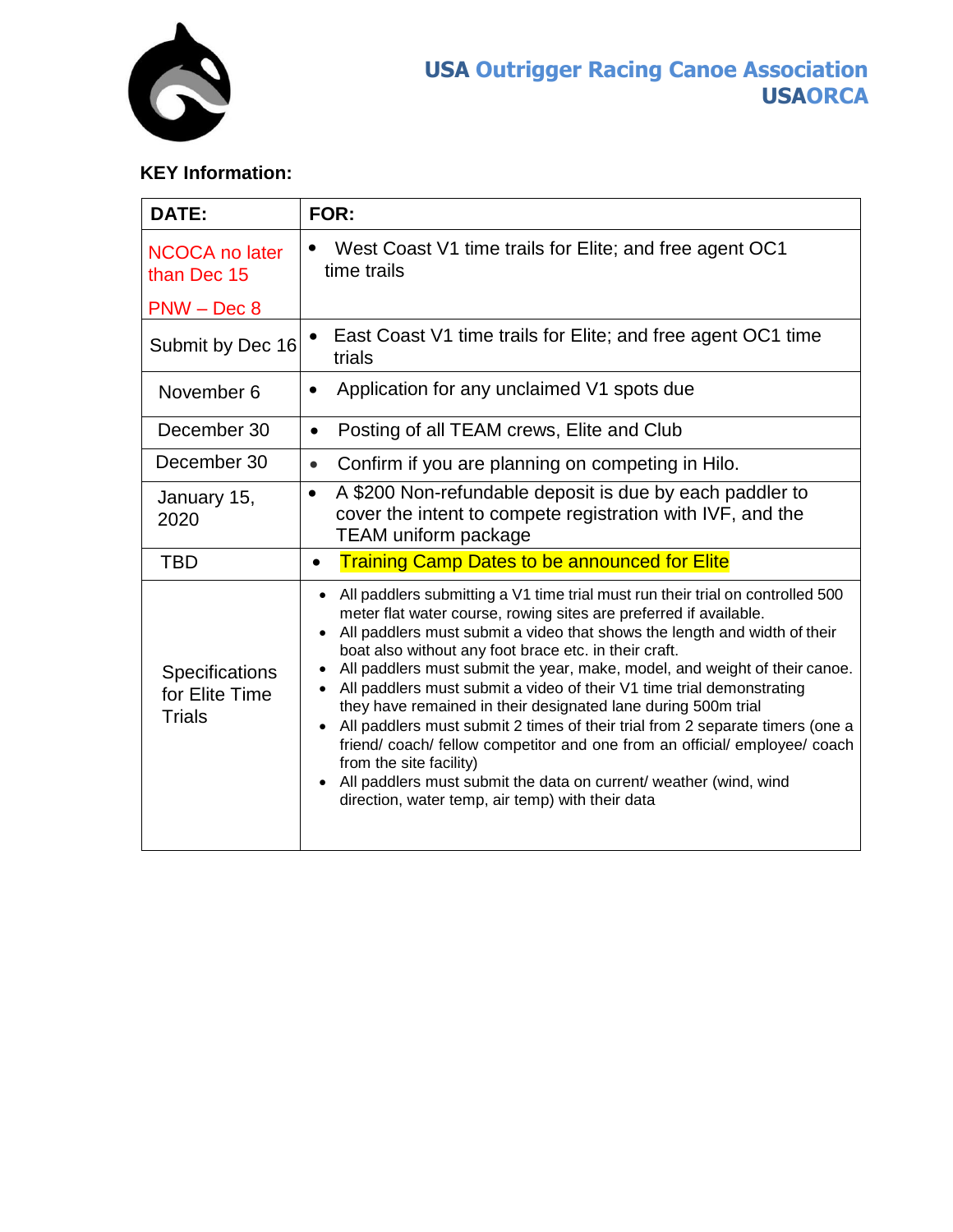

## **AGE CATEGORIES:**

Paddlers must have reached the minimum age of an age category by the end of the calendar year in which the competition is taking place (2020). The table below identifies the age categories, and their corresponding age ranges and minimum age requirements. All PARA events are in the PARA Open category.

| <b>AGE</b>        |                      | <b>Number of Club</b>        | Championship          |
|-------------------|----------------------|------------------------------|-----------------------|
| <b>CATEGORIES</b> | <b>AGE CRITERIA</b>  | <b>Championships Entries</b> | <b>Race Distances</b> |
| D.O.B in 2020     |                      | plus Elite V1                |                       |
| <b>JUNIOR 16</b>  | 16 & Under           | $V1 = 3$                     | V1/V6/V12 500m        |
|                   | (min. age: 11yrs)    | $V6 = 6, V12 = 3$            | V6 1000m              |
| <b>JUNIOR 19</b>  | 19 & Under           | $V1 = 3$                     | V1/V6/V12 500m        |
|                   | (min. age: 14yrs)    | $V6 = 6$ , $V12 = 3$         | V6 1000m              |
| <b>OPEN</b>       | Min. age of          | $V1 = 3$ Men, 3 Women        | V1/V6/V12 500m        |
|                   | 16yrs                | $V6 = 6, V12 = 3$            | V6 1500m              |
| PARA (Open)       | Min. age of<br>16yrs | $V1 = 3$                     | V1 250m               |
|                   |                      | $V6 = 6, V12 = 3$            | V1/V6/V12 500m        |
|                   |                      |                              | V6 1000m              |
| <b>MASTERS 40</b> | $40 + yrs$           | $V1 = 3$                     | V1/V6/V12 500m        |
|                   |                      | $V6 = 6, V12 = 3$            | V6 1000m              |
| <b>MASTERS 50</b> | $50 + yrs$           | $V1 = 3$                     | V1/V6/V12 500m        |
|                   |                      | $V6 = 6, V12 = 3$            | V6 1000m              |
| MASTERS 60        | $60 + yrs$           | $V1 = 3$                     | V1/V6/V12 500m        |
|                   |                      | $V6 = 6, V12 = 3$            | V6 1000m              |
| <b>MASTERS 70</b> | $70 + yrs$           | $V1 = 3$                     | V1/V6/V12 500m        |
|                   |                      | $V6 = 6, V12 = 3$            | V6 500m 1 turn        |

*\*For entries for Elite Championships in V6, please see next section*

#### **SELECTION CRITERIA ELITE CHAMPIONSHIP V1 SELECTION PROCESS**

## **BOAT BEING USED FOR TRIALS:**

Solo Rudderless Outrigger Canoe (V1)

#### **V1 RIGGING:**

Rigging will be standardized as per IVF rules. Any altering of the rigging will result in immediate disqualification.

#### **RULES FOR V1:**

IVF rules for V1 will be followed: no additional equipment may be added to the V1 (seat accessories, foot braces, GPS on boat)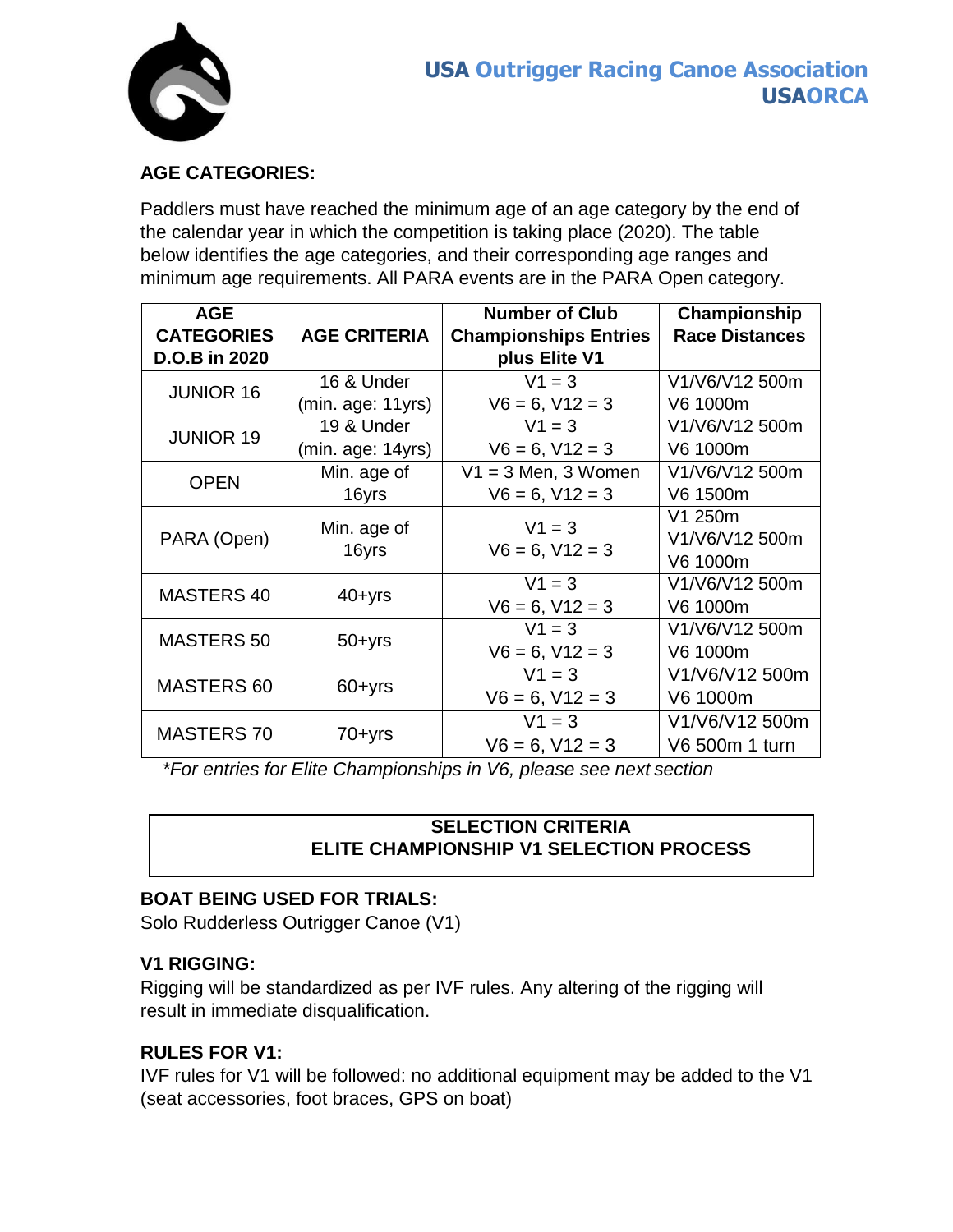

**IMPORTANT**: Paddlers will only be allowed to qualify for two age categories. To qualify for each age category, paddlers must trial in both age categories.

*This will be confirmed based on intent to compete numbers for eligible spots.*

**IMPORTANT**: If a paddler is racing in two age categories at Worlds please note that the IVF World Sprints race program will not be altered if that paddler finds themselves with back-to-back races. A scratch fee of US \$100 will be levied by the IVF (to be paid by the paddler/s) should a paddler have to scratch a race.

### **TIME TRIAL PROCESS:**

The time trials will consist of heats and/or finals (A, B, C…) depending on the number of entries for each age category. Age categories may be combined depending on the number of registered entries for each age category.

#### **SELECTION CRITERIA:**

*Typically* **top three ranked V1 paddlers per age category from the time trials** will be awarded V1 spots.

NOTE: Exceptions MAY be made on a case by case basis for development of a younger paddler to get experience when an older paddler has a faster time in the younger category.

NOTE: If a paddler has an emergency/unforeseen circumstance, they can apply to the USAORCA IVF Selection Committee for an exception. The committee will take into account:

- Circumstance
- Paddler's resume
- Previous IVF experience and performance
- Past race season performances in V1/OC1
- Prognosis (if injury/illness)
- Commitment

## **FORFEITING SPOT:**

Paddlers awarded a V1 spot but unable to attend the World Championships in Hilo may forfeit their spot by notifying the Selection Committee. The next fastest paddler based on time trial results may be offered the V1 spot (see notes above for exceptions).

## **EMPTY/UNCLAIMED SPOTS:**

If any empty/unclaimed spots remain after the time trials in any age category they can be applied for and will be assigned at the discretion of the Selection Committee. The deadline for any empty/unclaimed spots is January 10, 2020. Priority will be given to paddlers that time trialed. If spots are still available after